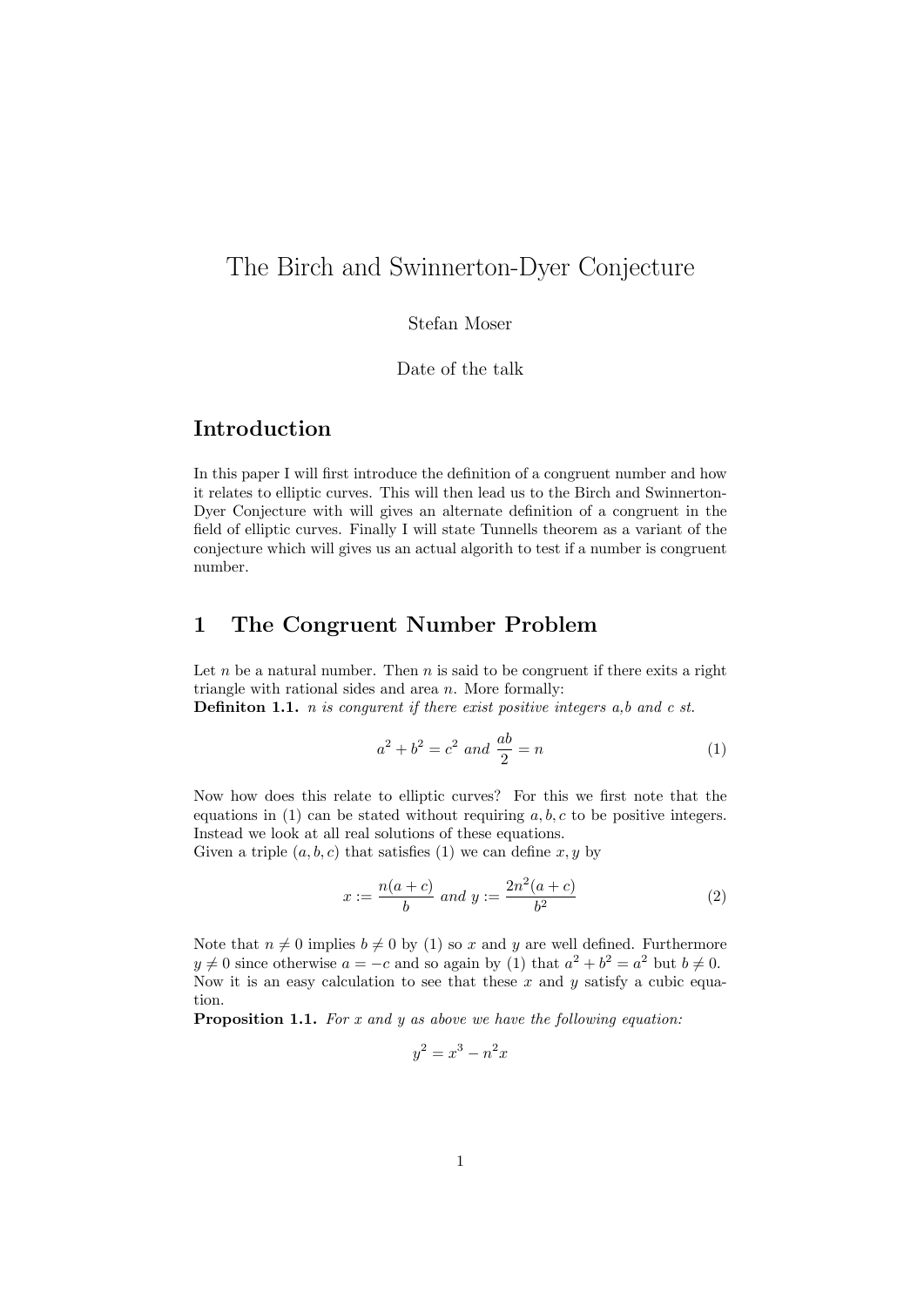*Proof.* By plugging 2 into the RHS we get

$$
x^{3} - n^{2}x = \frac{n^{3}(a+c)^{3}}{b^{3}} - \frac{n^{3}(a+c)}{b} = \frac{n^{3}(a+c)^{3} - n^{3}b^{2}(a+c)}{b^{3}}
$$

$$
= \frac{n^{3}(a+c)}{b^{3}} [(a+c)^{2} - b^{2}]
$$

Note that by 1 we have  $b^2 = c^2 - a^2 = (c + a)(c - a)$ . Thus

$$
x^{3} - n^{2}x = \frac{n^{3}(a+c)^{2}}{b^{3}}[(a+c) - (c-a)] = \frac{2an^{3}}{b^{3}}(a+c)^{2}.
$$

We can use 1 again to simplify further. From  $\frac{ab}{2} = n$  we get  $a = \frac{2n}{b}$  and hence

$$
x^{3} - n^{2}x = \frac{4n^{4}}{b^{4}}(a+c)^{2} = y^{2}
$$

 $\Box$ 

Remark 1.1. *The discriminant of this cubic equation is* 4*n*<sup>6</sup>*. Thus the elliptic curve given by the equation*  $y^2 = x^3 - n^2x$  *is non-singular.* We denote the *resulting elliptic curve by En.*

Conversly, given a point  $(x, y), y \neq 0$  on  $E_n$  we can define  $(a, b, c) = \left(\frac{x^2 - n^2}{y}, \frac{2nx}{y}, \frac{x^2 + n^2}{y}\right)$  $\big).$ For these  $a, b, c$  we have the following:

$$
a^{2} + b^{2} = \frac{x^{4} - 2n^{2}x^{2} + n^{4} + 4n^{2}x^{2}}{y^{2}} = \frac{x^{4} + 2n^{2}x^{2} + n^{4}}{y^{2}} = c^{2}
$$

$$
\frac{ab}{2} = \frac{2nx^{3} - 2n^{3}x}{2y^{2}} = \frac{2n(x^{3} - n^{2}x)}{2y^{2}} = n
$$

Hence we find a triple  $(a, b, c)$  satisfying  $(1)$ .

It is an easy calculation to show that these maps are inverse to eachother. Moreover since both maps are defined by rational equations they map rational numbers to rational numbers. We conclude:

**Proposition 1.2.** *n is a congruent number if and only if*  $E_n$  *contains a rational point*  $(x, y), y \neq 0$ *.* 

We thus translated the definition of a congruent number into the language of elliptic curves. We can now use the tools we gathered so far.

In the next section I will discuss the Birch and Swinnerton-Dyer conjecture and how it could give an answer to the congruent number problem.

#### 2 The Birch and Swinnerton-Dyer conjecture

Before we start let us recall Mordell's theorem that the group of rational points of an elliptic curve is finitely generated. Denote this group by  $E(\mathbb{Q})$ . By the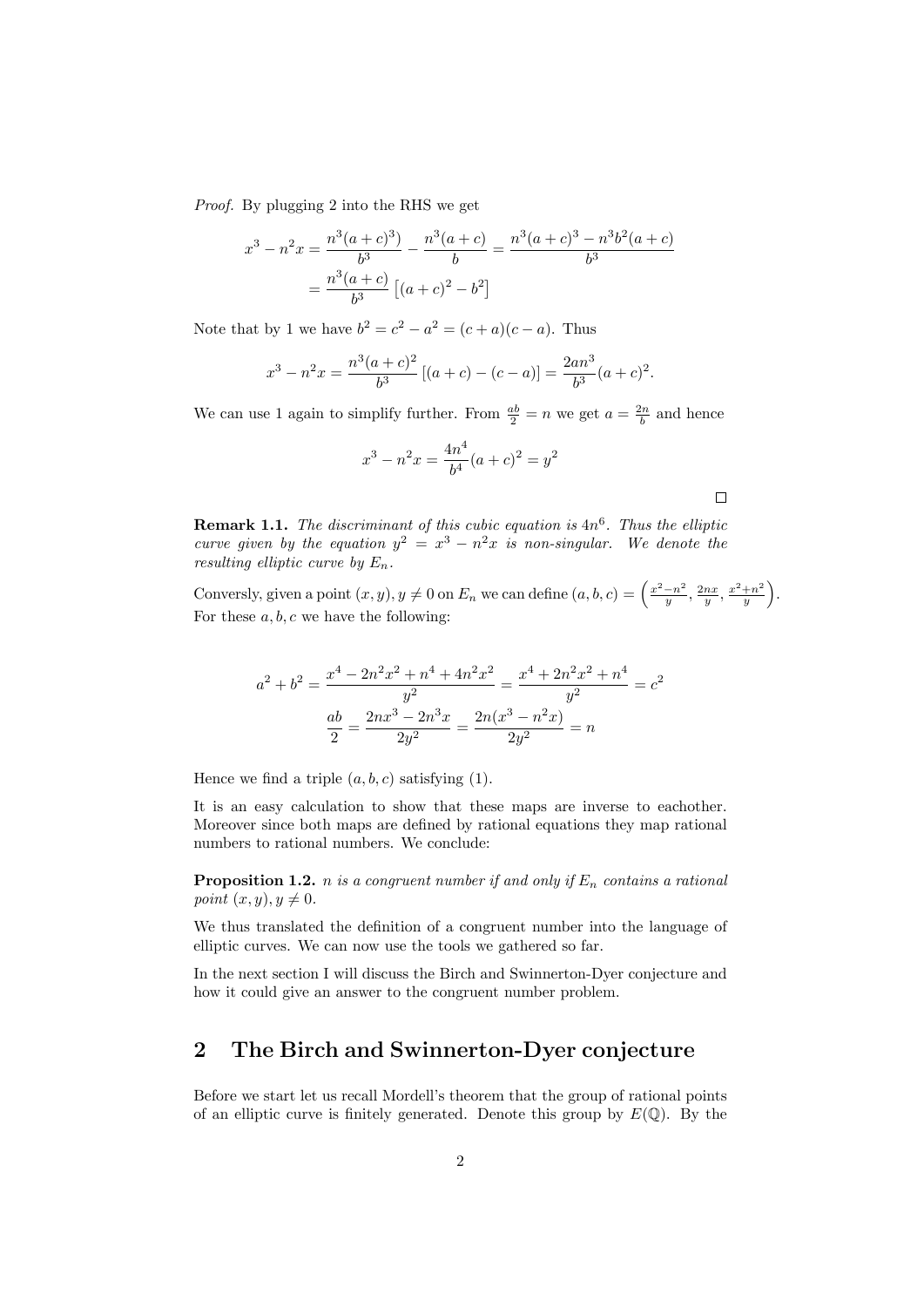fundamental theorem of finitely generated abelian groups we know that this group is isomorphic to  $\mathbb{Z}^r \bigoplus E(\mathbb{Q})_{tors}$  where  $E(\mathbb{Q})_{tors}$  consists of all the elements of finite order called the torsion group of  $E(\mathbb{Q})$ . The integer r in this decomposition is well defined. It is called the rank of the elliptic curve *E*. The main question now is whether it is possilbe to give a critrion for the rank to be positive or if there is even an explicit way to calculate the rank for a given elliptic curve. That is exactly what the conjecture tries to answer.

For this we consider for a given prime *p* the number of solutions of *E* modulo *p*, explicitly if *E* is given in Weierstrass normal form by  $y^2 = x^3 + ax^2 + bx + c$  we  $\text{consider } N_p := \left[ \left\{ x, y \in \{0, 1, ..., p-1\} \, \middle| \, y^2 \equiv x^3 + ax^2 + bx + c \, ( \, mod \, p) \right\} \right] + 1$ where the  $+1$  comes from the neutral element.

B. Birch and P. Swinnerton-Dyer calculated nummerically the numbers  $\prod$ *p prime p*≤*x N<sup>p</sup> p*

for big *x*. This lead them to their famous conjecture:

**Conjecture 2.1.** 
$$
rank(E) > 0 \iff \prod_{\substack{p \text{ prime} \\ p \leq x}} \frac{N_p}{p} \to \infty \text{ for } x \to \infty
$$

This is called the weak form of the BSD conjecture. This gives us a tool to decide whether a given elliptic curve has positive rank or not and equivalently if the elliptic curve has infinitely many rational points or not. Still it does not say something about how the rank can me calculated. But Birch and Swinnerton-Dyer also stated a stronger version of this conjecture where they give an explicit formula of the rank. Unfortunately this will involve some analytical number theory, namely the theory of L-functions so I will only talk about this briefly and leave the details to the reader.

For a given elliptic curve *E* as above we consider the L-function  $L(E, s) = \prod_{\substack{m \text{odd } m}}$ *p prime p*∤2∆  $\frac{1}{1-(p+1-N_p)p^{-s}+p^{1-2s}}$ . This L-function is definied for all *s* ∈ ℂ with

 $Re(s) > 3/2$ . Now suppose that this function is definied for  $s = 1$ . Then we would have

$$
L(E, 1) = \prod_{\substack{p \text{ prime} \\ p \nmid 2\Delta}} \frac{1}{1 - (p + 1 - N_p)p^{-1} + p^{-1}}
$$

$$
= \prod_{\substack{p \text{ prime} \\ p \nmid 2\Delta}} \frac{p}{N_p} = \left(\prod_{\substack{p \text{ prime} \\ p \mid 2\Delta}} \frac{p}{N_p}\right)^{-1} \prod_{p \text{ prime}} \frac{p}{N_p}
$$

Note that we can do this since  $N_p \geq 1$  by definition. So if this L-function of *E* is definied at  $s = 1$  we see that the conjecture can be restated as

$$
rank(E) > 0 \iff L(E, 1) = 0
$$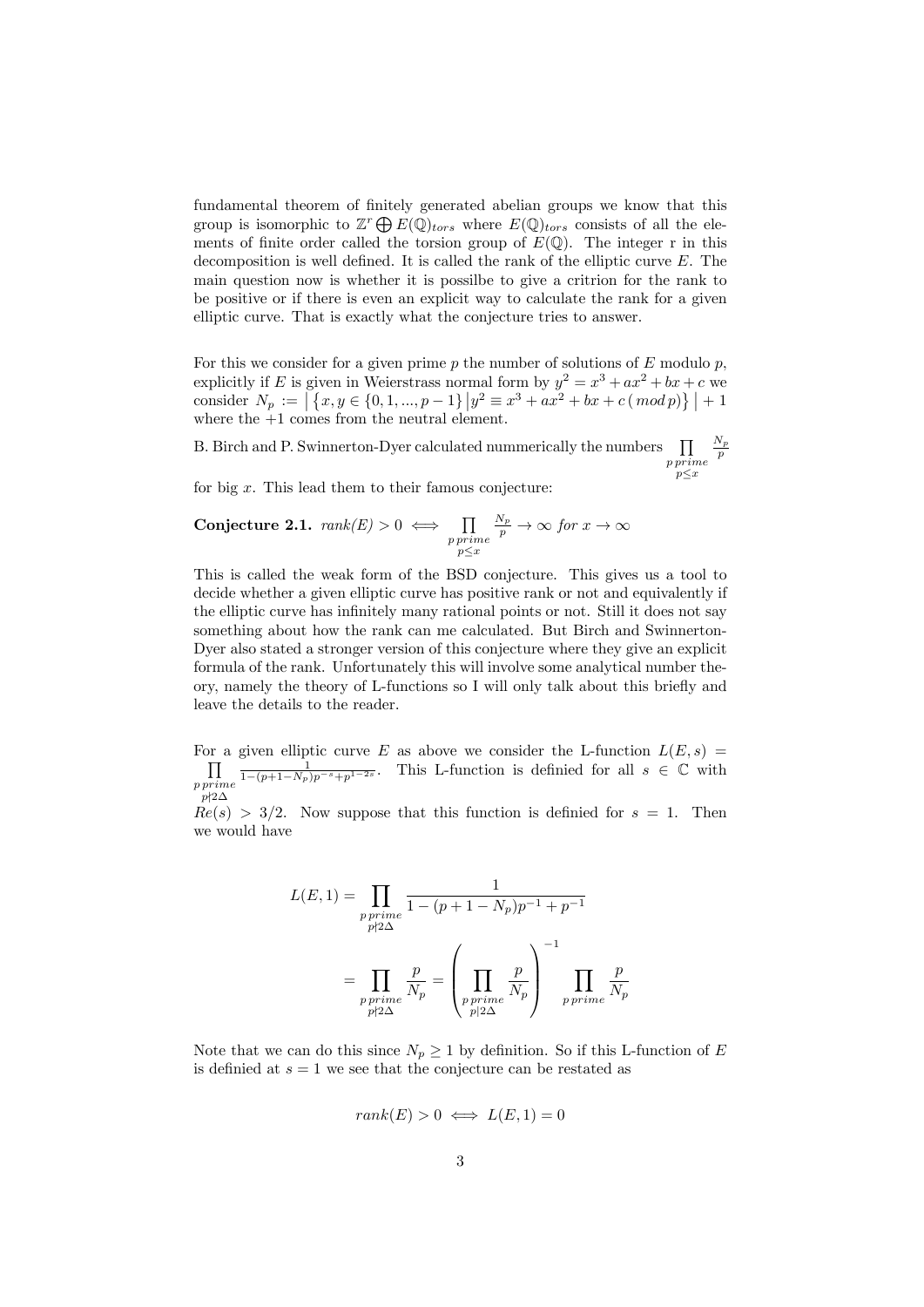Now that we work in the subject of arithemtic number theory we can ask if this L-function can be extended analytically. This leads us to the stronger version of the BSD-conjecture:

Conjecture 2.2. *For an elliptic curve E the corresponding L-function as above can* be extended to a holomorphic function on  $\mathbb{C}$ , in particular its value at  $s = 1$ *is defined. There the rank can be calculated by*

$$
rank(E) = ord_{s=1}L(E, s)
$$

Clearly the strong version implies the weak version.

The conjecture has been proven for some special cases, assuming some more explicit properties of the elliptic curve.

Now that we know how this conjectures could give us some answers on how to calculate the rank of an elliptic curve I want to go back to see how the rank of an elliptic curves can give us an answer whether a given number is congruent or not.

## 3 The rank of an elliptic curve and congruent numbers

In this section we go back to our elliptic curve  $E_n$  given by the equation  $y^2 =$  $x^3 - n^2x$ . We can actually compute the torsion subgroup of this curve, which we will do in this section.

Remember that the curve has discriminant  $4n^6$  so we get a good reduction modulo *p* for every odd prime *p* that is not a prime divisor of *n*. Let us denote the set of bad primes by  $P$ . That is  $P = \{p \ prime \mid p \mid 2n\}$ . It will be important later that this set is finite.

Now we will show the following:

**Proposition 3.1.** *Let p be a good prime that satisfies*  $p \equiv 3 \pmod{p}$ *. Then we have*  $E_n(\mathbb{F}_p) = p + 1$ *.* 

This explicit number of points helps us later calculating the torsion subgroup. Before I proof this we will need two facts about squares in finite fields. The first one is called the "Euler criterion" which shows if a given number is a square or not. The other one will show how squares and non-squares resp. behave under multiplication.

We start with the Euler criterion which I will state without proof.

**Theorem 3.1** (Euler criterion). Let p be an odd prime and  $a \not\equiv 0 \pmod{p}$ . We *have the following characterisation:*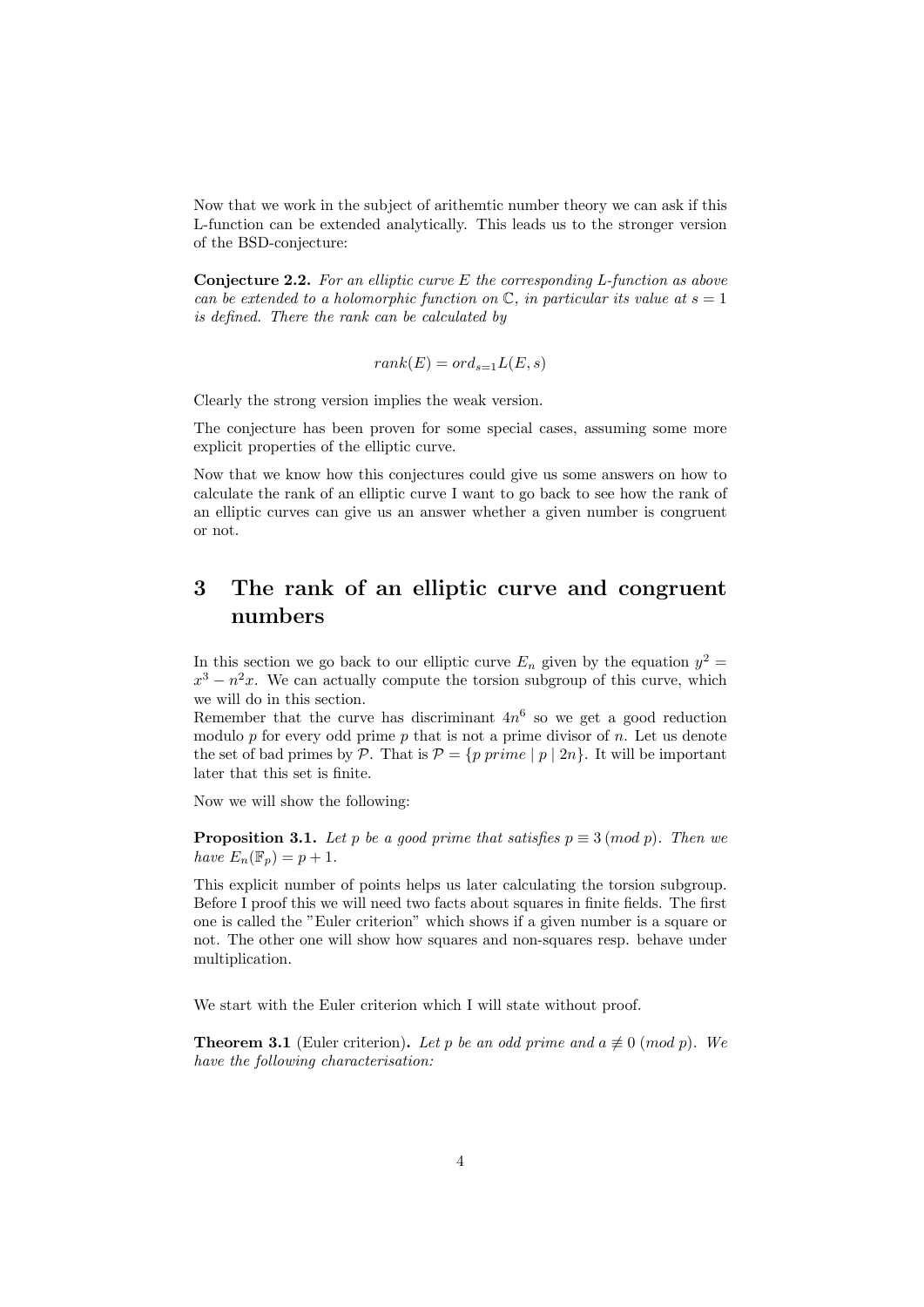$$
a^{\frac{p-1}{2}} \equiv 1
$$
 iff a is a square modulo p  

$$
a^{\frac{p-1}{2}} \equiv -1
$$
 iff a is not a square modulo p

Here is where we will need the assumption that  $p \equiv 3 \pmod{p}$ . Because for such  $p$  we have the following:

Corollary 3.1. *If*  $p \equiv 3 \pmod{p}$  *then* −1 *is not a square in*  $\mathbb{F}_p^*$ *.* 

*Proof.* By assumption  $\exists k \in \mathbb{Z} : p = 4k + 3$ . We can plug this into the formula in the Euler criterion to see

$$
(-1)^{\frac{p-1}{2}} = (-1)^{\frac{4k+2}{2}} = (-1)^{2k+1} = -1
$$

Hence by the Euler criterion  $-1$  is not a square in  $\mathbb{F}_p^*$ .

We now need another fact about squares in  $\mathbb{F}_p^*$ .

**Proposition 3.2.** Let  $p$  be an odd prime. Then the set of squares in  $\mathbb{F}_p$  form *a subgroup of index 2.*

*Proof.* Clearly the set of squares form a subgroup. Now consider the endomorphism  $\phi: \mathbb{F}_p^* \to \mathbb{F}_p^*$ ,  $x \mapsto x^2$ . The image of  $\phi$  is exactly the set of squares, let us denote it by *S*. The kernel of  $\phi$  is  $\{1, -1\}$ . So by the homomorphism theroem we have  $S \cong \mathbb{F}_p^*/\{1,-1\}$ . Then by Lagrange's theorem we have

$$
\left[\mathbb{F}_p^* : S\right] = \frac{|\mathbb{F}_p^*|}{|S|} = |\mathbb{F}_p^*| \frac{|\{1, -1\}|}{|\mathbb{F}_p^*|} = 2.
$$

 $\Box$ 

 $\Box$ 

From this we can deduce the behaviour of squares in F<sup>∗</sup> *<sup>p</sup>* under multiplication.

**Corollary 3.2.** Let  $a, b$  be two elements of  $\mathbb{F}_p^*$ . We then have:

- *i) If a and b are squares then so is ab.*
- *ii) If neither a nor b is a square then ab is a square.*
- *iii) If either a or b is a square then ab is not a square.*

*Proof.* i) this is trivial

ii) Since both a and b are not squares we know that  $aS = bS$  because the set of squares has index 2 in  $\mathbb{F}_p^*$ . Hence

$$
(ab)S = abS^2 = (aS)(bS) = (aS)^2 = S
$$

So we see that  $ab \in S$  ie. it is a square.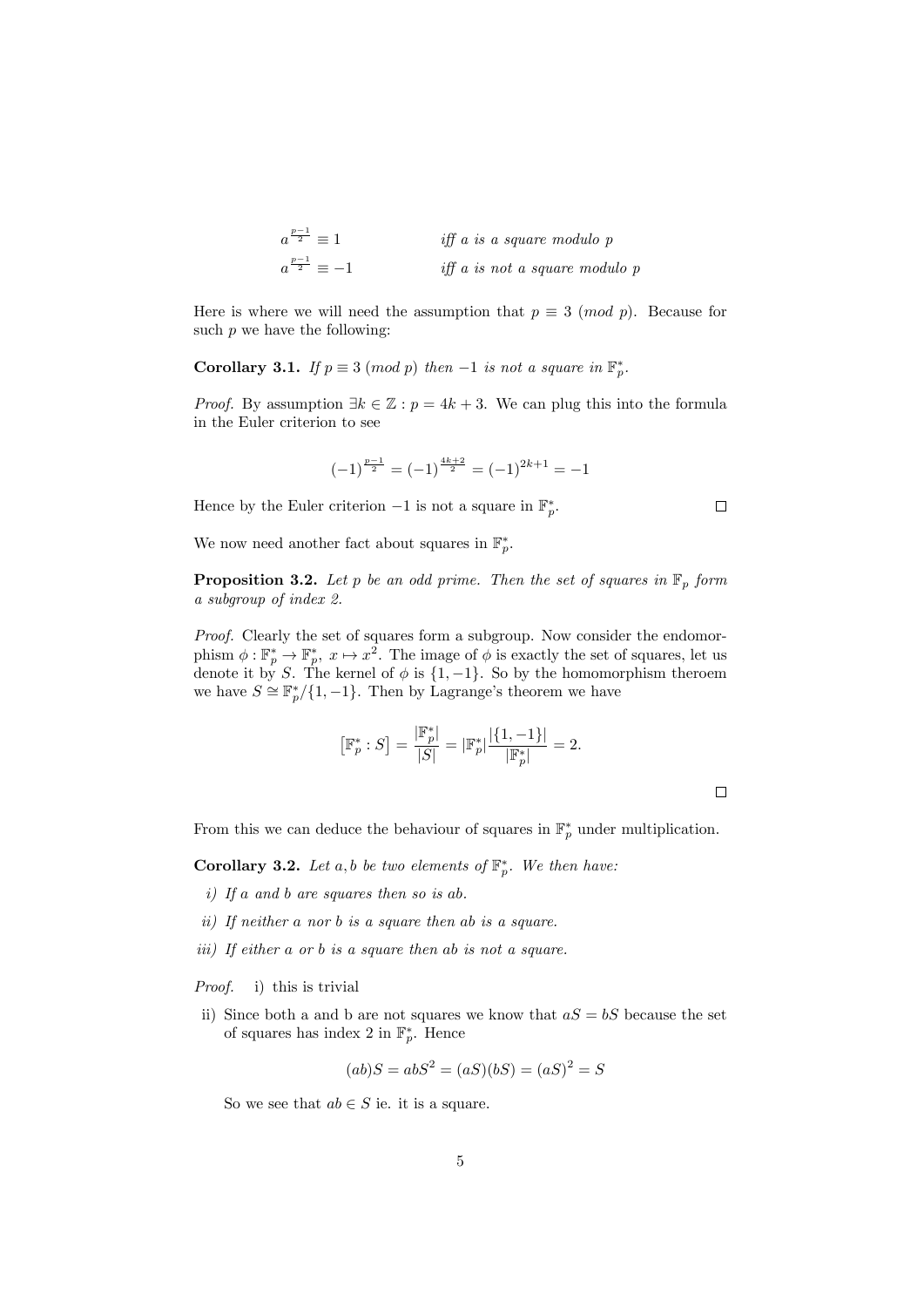iii) wlog  $a$  is a square but  $b$  is not. We then have the following:

$$
(ab)S = b(aS) = bS \neq S
$$

Hence ab is not a square.

 $\Box$ 

Recall that the points of  $E_n$  satisfy  $y^2 = x^3 - n^2x$ . Let  $f(x) := x^3 - n^2x$ . Now to find points on  $E_n$  we look at all the possible values for  $f(x)$  and test if they are a square in  $\mathbb{F}_p$  or not ie. if there is a *y* st.  $y^2 = f(x)$ . This will be our strategy for the proof of the next theorem.

**Theorem 3.2.** Let  $p \notin \mathcal{P}$  and  $p \equiv 3 \pmod{4}$  be a prime. Then we have:

$$
E_n(\mathbb{F}_p) = p + 1
$$

*Proof.* The first points on  $E_n$  we consider are the ones of order 2. Because for these we have  $f(x) = 0$ . Writing  $f(x) = x(x+n)(x-n)$  we find that these points are  $(0,0), (n,0)$  and  $(-n,0)$ . So now we consider the case that  $f(x) \neq 0$ . Since in this case also  $y \neq 0$  we can restrict us to  $\mathbb{F}_p^*$ .

Since  $|\mathbb{F}_p^*| = p - 1$  and *p* is odd we can group the elements in pairs  $\{x, -x\}$ . Since we want  $f(x) \neq 0$  we exclude the pair  $\{n, -n\}$ . That leaves us with  $\frac{p-3}{2}$ pairs.

Next up we note that  $f(-x) = -f(x)$ . We therefore see that  $f(x)f(-x) =$  $-f(x)^2 = (-1)f(x)^2$ . Since we have shown that  $-1$  is not a square in  $\mathbb{F}_p^*$  and  $f(x)^2$  obviously is a square we deduce from corollary 3.2 that either  $f(x)$  or *f*(−*x*) is a square. So each pair  $\{x, -x\}$  produces exactly 2 squares. This means that for each pair  $\{x, -x\}$  we get exactly 2 points on  $E_n$ . Namely either the points  $(x, \pm \sqrt{f(x)})$  or  $(-x, \pm \sqrt{f(-x)})$ . So for the  $\frac{p-3}{2}$  pairs we get  $p-3$ points. Together with the points  $(0,0)$ *,* $(n,0)$ *,* $(-n,0)$  and  $\mathcal{O}$  we get  $p+1$  points on  $E_n$ .

 $\Box$ 

The knowledge of the solutions modulo *p* together with the "Reduction modulo *p* theorem" will allow us to proof the following fact:

**Proposition 3.3.**  $E_n(\mathbb{Q})_{tors} = \{ \mathcal{O}_n(0,0), (n,0), (-n,0) \}$ 

Recall that the "Reduction modulo *p* theorem tells us that if *p* is a good prime of E i.e.  $p \nmid 2\Delta$  then  $E(\mathbb{Q})_{tors} | E(\mathbb{F}_p)$ .

For the proof we will need one last theorem. It is the famous Dirichlet theorem about primes in arithmetic progressions. I will state thes theorem without proof.

Theorem 3.3 (Dirichlet). *Let a and d be coprime. Consider the arithmetic progression*  $a, a + d, a + 2d, \ldots$  *This sequence contains infinitely many primes.*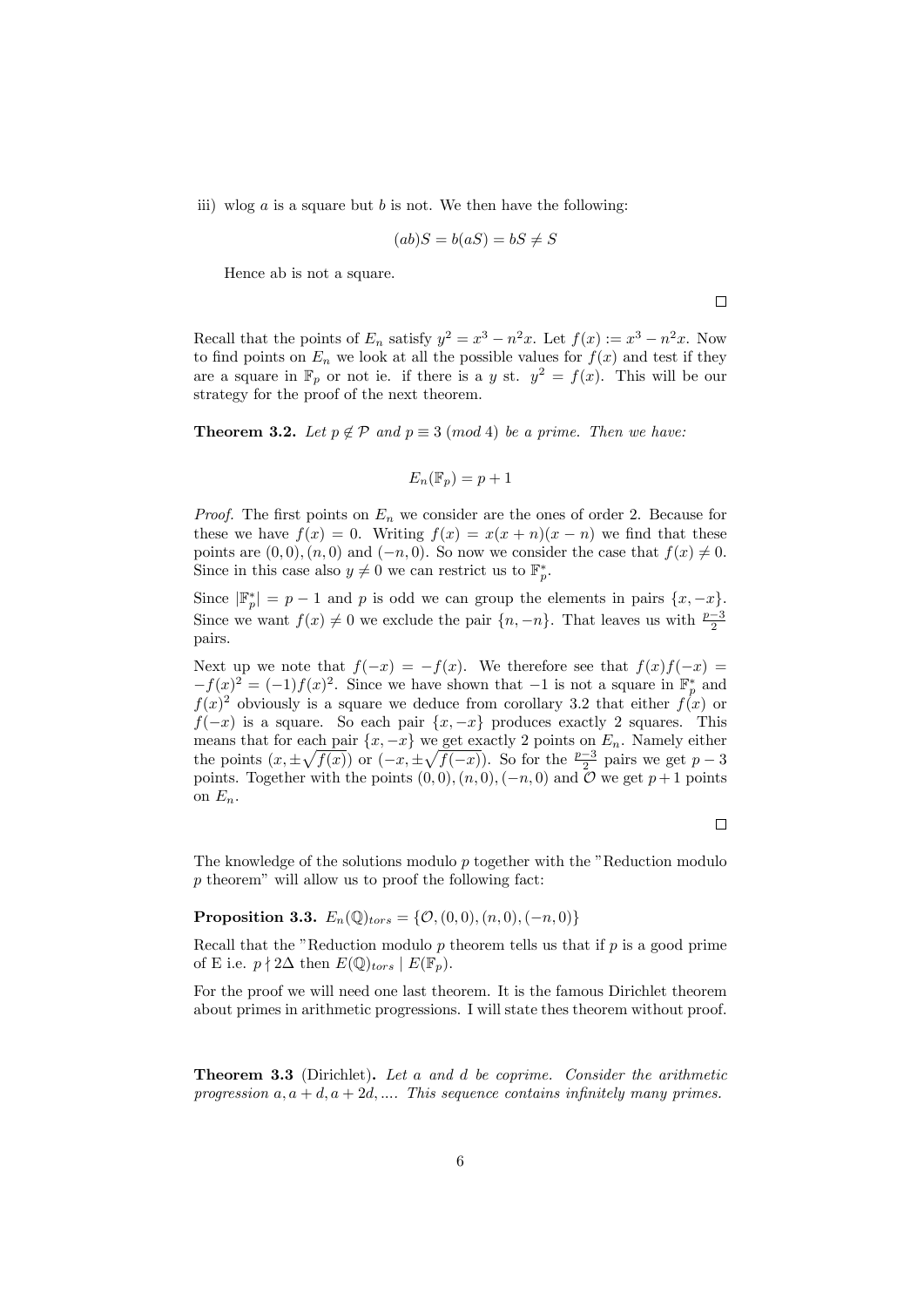The idea of the proof of theorem 3.3 is to find such sequences where every prime in this sequence must belong to  $P$ . Since  $P$  is finite we will get a contradiction to heorem 3.3.

*Proof of proposition 3.3.* Suppose by contradiction that there exits a point in  $E_n(\mathbb{Q})_{tors}$  of order higher than 2. Suppose first that it has order *m* for *m* odd. Then we can consider the subgroup generated by this point, hence we have that  $m \mid E_n(\mathbb{Q})_{tors}$ . Suppose otherwise that  $E_n(\mathbb{Q})_{tors}$  has no points of odd order. Denote the point of order *>* 2 by *Q*. Since *Q* by assumption has even order we can denote the order by 2*k* for some *k*. But *k* must be even as well since otherwise the point 2*Q* had odd order *k*. So we can write  $k = 2l$  for some *l* and hence *Q* has order 4*l*. We get that the point *lQ* has order 4. So without loss of generality we can assume that the point *Q* has order 4.

Now we can consider the subgroup *H* generated by *Q* and our points of order 2. Since *Q* has order 4 we know that 2*Q* has order 2. Since we know all points of order 2 we have that  $2Q \in \{(0,0), (\pm n, 0)\}$ . We get that  $H =$  $\{\mathcal{O}, (0,0), (\pm n,0), Q, Q + (0,0), Q + (\pm n,0)\}.$  We therefore find  $m := |H| = 8$ with  $m \mid E_n(\mathbb{Q})_{tors}.$ 

We conclude that we can find either an *m* odd or  $m = 8$  such that  $m | E_n(\mathbb{Q})_{tors}$ . Let us go through all possible cases:

- i) *m* odd,  $3 \nmid m$ : Consider the primes of the form  $p = 4km + 3$  for  $p \notin \mathcal{P}$ . Since *p* is a good prime we know that  $E_n(\mathbb{Q})_{tors} | E_n(\mathbb{F}_p)$  and consecuently that  $m \mid E_n(\mathbb{F}_p)$ . Since  $p \equiv 3 \pmod{4}$  we know that  $E_n(\mathbb{F}_p) = p + 1$  by Theorem 3.2. Hence  $m|p+1$  or equivalently  $p \equiv -1 \pmod{m}$ . But we also have that  $p \equiv 3 \pmod{m}$ . But  $3 \equiv -1 \pmod{m}$  is only possible for  $m = 2, 4$ , a contradiction. Thus all primes of the form  $p = 4km + 3$  have to be in the finite set *P*. But by assumption  $(4m, 3) = 1$  so by Theorem 3.3 there are infinitely many primes of this form. This leads to our desired contradiction.
- ii) *m* odd, 3 | *m*: Consider the primes of the form  $p = 12k + 7$  for  $p \notin P$ . Note that  $p \equiv 3 \pmod{4}$ . By the same argument as above we have that  $p \equiv -1$ (mod *m*). Since  $3 \mid m$  this implies that  $p \equiv -1 \pmod{3}$ . We therefore get that  $p \equiv 1 \equiv -1 \pmod{3}$ , a contradiction. Hence all primes of this form must be contained in the set  $\mathcal{P}$ . But  $(12,7)=1$  so this contradicts Theorem 3.3.
- iii) *m* = 8: Consider the primes of the form  $p = 8k + 3$  for  $p \notin \mathcal{P}$ . Again  $p \equiv 3$ (mod 4) so  $p \equiv -1 \pmod{m}$ . Since  $m = 8$  we have that  $p \equiv 3 \equiv -1 \pmod{m}$ 8), a contradiction. Since  $(8,3)=1$  we get a contradiction as above.

This contradiction shows us that there are no points of order *>* 2 and we can conclude the proposition.

 $\Box$ 

This proposition is what relates the problem of finding a congruent number with the rank of the curve  $E_n$ . Namely we have the following corollary: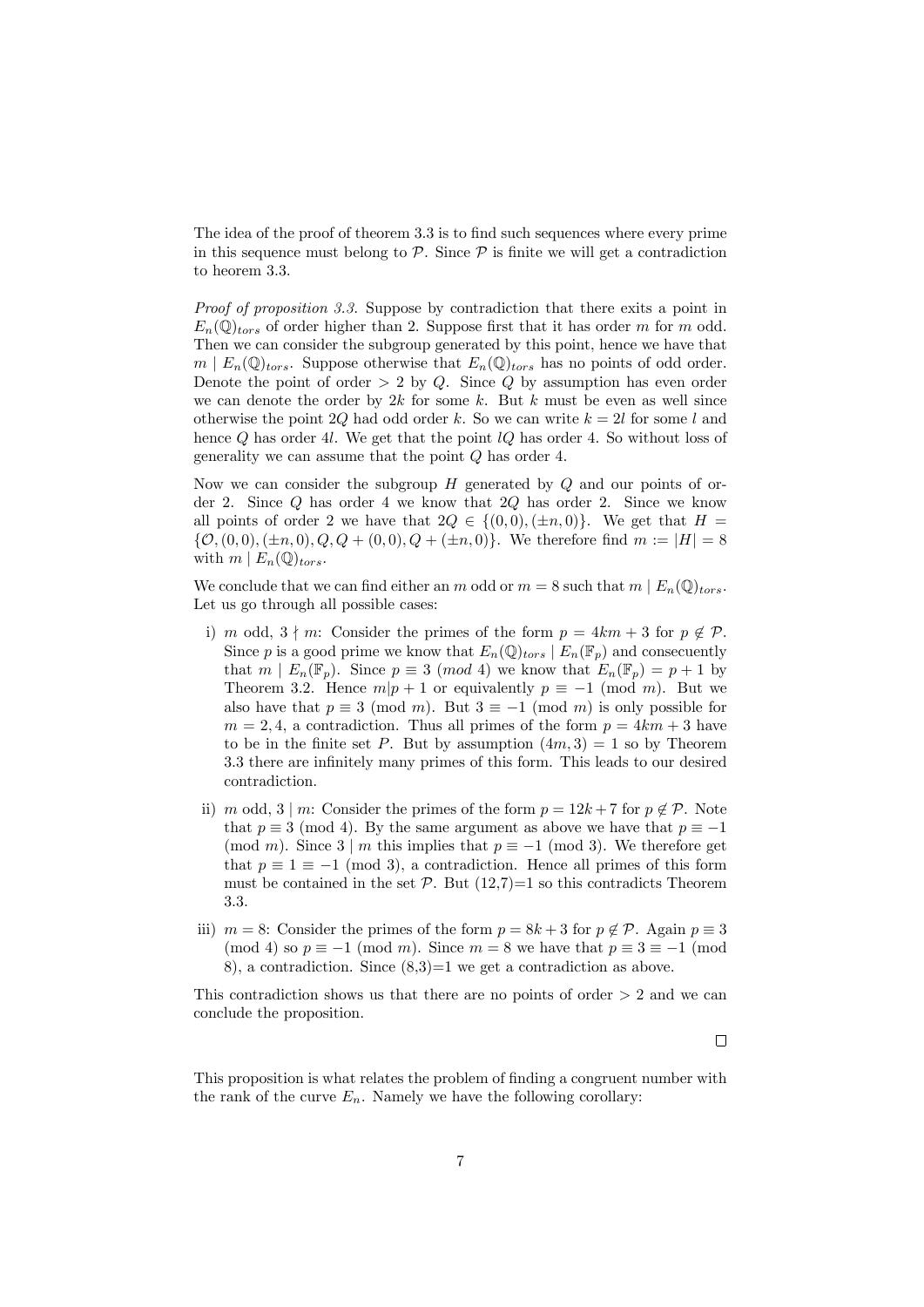**Corollary 3.3.** A rational point  $P = (x, y)$  on  $E_n$  has finite order if and only *if*  $y = 0$ *.* 

*Proof.* Proposition 3.3 tells us that the only points of finite order are those of order 2. And by Nagell-Lutz this is equivalent to having  $y = 0$ .  $\Box$ 

Thus we see that finding a rational point  $P = (x, y)$  with  $y \neq 0$  is the same as finding a point of infinite order. Hence Proposition 1.2 can be restated as follows:

**Proposition 3.4.** *n is a congruent number if* and *only if*  $E_n$  *has positive rank.* 

This proposition is exactly what connects the problem of finding a congrent number with the BS-D conjecture. Since we only need to know if the rank is positive or not even the weak form of the BS-D conjecture is enough to give an explicit criteria for a number to be congruent. For that suppose that the weak for of the BS-D conjecture was true, then we had the following proposition:

**Proposition 3.5.** *n is a congruent number if and only if*  $\prod$ *p prime p*≤*x*  $\frac{N_p}{p} \rightarrow \infty$  *for* 

 $x \rightarrow \infty$ *.* 

If the strong version was true, we could give another criteria for a number to be congruent. Namely

**Proposition 3.6.** *n is a congruent number if* and only if  $L(E_n, 1) = 0$ .

These criterias are still not easy to show, especially in a finite amount of time. So in the next section we take a look at "Tunnell's theorem" which will give us an actual algorith to show that a number is congruent or not.

#### 4 Tunnell's theorem

For this theorem we have to make the assumption that *n* is a square free integer. Luckily this assumption does not restrict us at all. This follows from the following lemma:

**Lemma 4.1.** Let *n* be an integer and  $s \in \mathbb{Q}$ . Then *n* is congruent iff  $s^2n$  is *congruent.*

*Proof.* Suppose *n* is congruent. Hence we find  $a, b, c \in \mathbb{Q}$  such that  $a^2 + b^2 = c^2$ and  $\frac{ab}{2} = n$ . But then also *sa*, *sb*, *sc*  $\in \mathbb{Q}$  with:

$$
(sa)^{2} + (sb)^{2} = s^{2}(a^{2} + b^{2}) = s^{2}c^{2} = (sc)^{2}
$$

$$
\frac{(sa)(sb)}{2} = s^{2}\frac{ab}{2} = s^{2}n
$$

Hence  $s^2n$  is a congruent number by definition. For the opposite direction we note that  $n = (s^{-1})^2 (s^2 n)$  so the same argument applies.  $\Box$